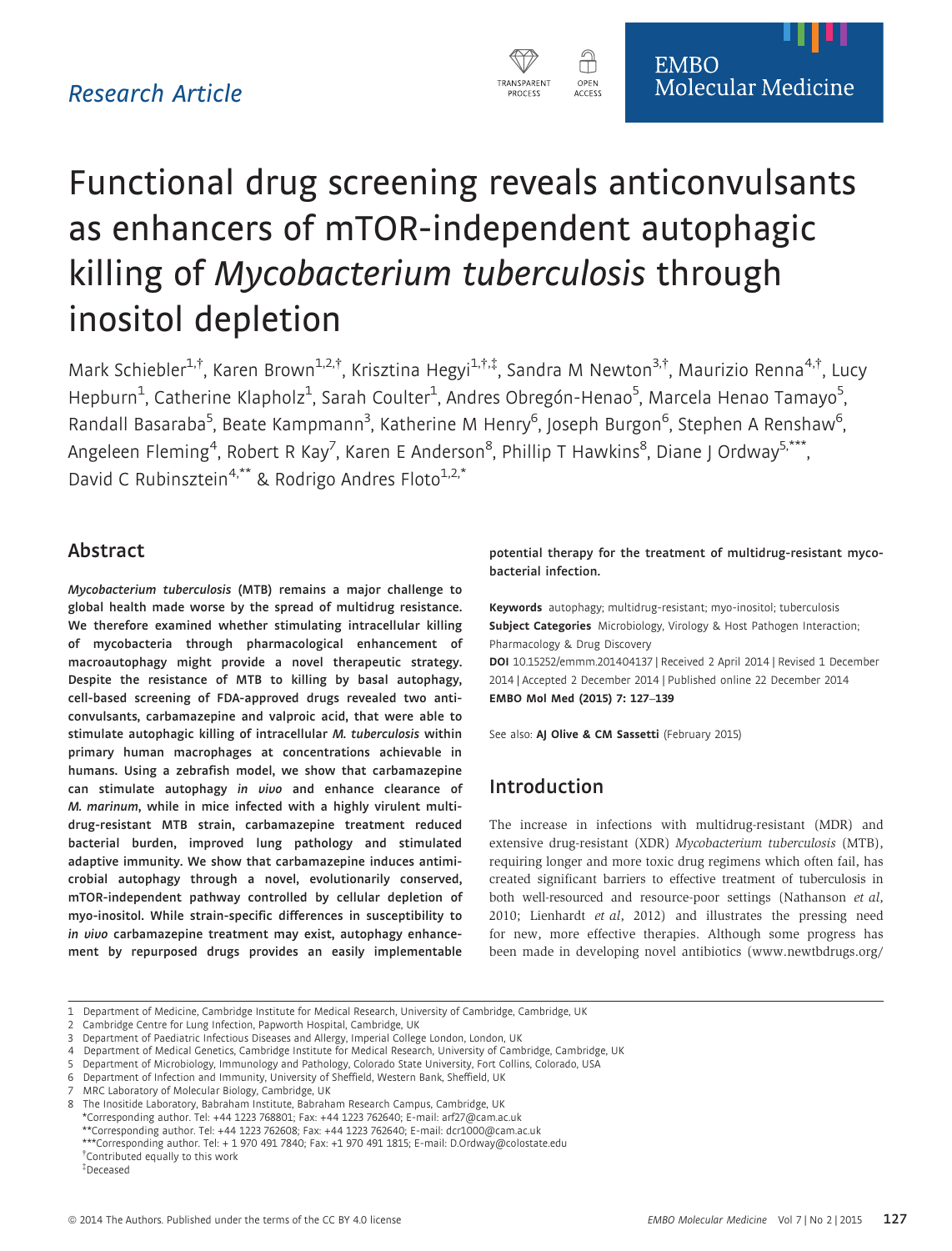[pipeline.php](http://www.newtbdrugs.org/pipeline.php)), we have pursued an alternative therapeutic strategy of trying to stimulate intracellular killing of MTB within macrophages through pharmacological induction of autophagy.

Autophagy is a fundamental, evolutionarily conserved mechanism used by cells to degrade cytoplasmic protein aggregates and organelles (Mizushima et al, 2008) but can also target intracellular bacteria, including M. tuberculosis, for lysosomal degradation (Gutierrez et al, 2004; Deretic & Levine, 2009). Greater understanding of how M. tuberculosis triggers basal autophagy has recently emerged, suggesting that ESAT6-dependent phagosome rupture permits ubiquitin tagging of mycobacteria, LC3 recruitment through NDP52 and p62 adaptor binding and engagement of TBK1 (Watson et al, 2012), an enzyme critical for inflammasome activation (Pilli et al, 2012). However, the mechanisms permitting intracellular mycobacteria to resist basal autophagic killing and persist within macrophages remain poorly understood.

Intracellular killing of M. tuberculosis can be enhanced through mTOR-dependent stimulations of autophagy (Gutierrez et al, 2004). While effective in vitro, this approach is probably unsuitable for clinical use, since mTOR inhibition also leads to immunosuppression (McMahon et al, 2011). We therefore wondered whether there might be existing clinical drugs that could stimulate mTOR-independent autophagic killing of M. tuberculosis, which could be rapidly repurposed as novel treatments for multidrug-resistant mycobacteria.

Here, we show that screening of FDA-approved drugs identified compounds able to stimulate autophagic killing of mycobacteria at therapeutic concentrations. One such compound, carbamazepine, triggers autophagy independently of mTOR (revealing a novel myo-inositol-dependent activation pathway) and effectively targets multidrug-resistant M. tuberculosis in vivo stimulating both innate and adaptive immunity.

### Results

#### FDA-approved drugs able to stimulate autophagic killing of mycobacteria

We have previously shown that novel mTOR-independent pathways exist to activate autophagy (Sarkar et al, 2005; Williams et al, 2008). Through high-throughput screening of a library of 214 compounds enriched for drugs already FDA-approved for non-infectious indications (see Methods), we identified several compounds able to activate mTOR-independent autophagic killing of intracellular mycobacteria (after 24-h treatment). We focused on two anticonvulsant drugs, carbamazepine (CBZ) and valproic acid (VPA) which stimulated killing of mycobacteria (M. bovis BCG) within primary human monocyte-derived and alveolar macrophages at concentrations achievable during therapeutic dosing, while not affecting mycobacterial survival in the absence of cells or macrophage viability (Fig 1A–C; Supplementary Fig S1 & Supplementary Table 1). We also found that both CBZ and VPA stimulated intracellular killing of M. tuberculosis (H37Rv) within primary human macrophages (Fig 1D). Since the lowest effective concentration of VPA was at the upper limit of what might be safely achieved in humans, we focused on CBZ for further therapeutic evaluation in vivo. In zebrafish expressing fluorescent ATG8, treatment with CBZ for 24 h (in the presence of low-dose chloroquine to delay degradation of autophagosomes) led to a significantly greater accumulation of autophagosomes than in fish treated with vehicle alone or rapamycin (Fig 1E). Furthermore, CBZ was also able to enhance clearance of M. marinum from infected zebrafish embryos (Fig 1F), an established model of mycobacterial infection (Lesley & Ramakrishnan,

- Figure 1. Anticonvulsants stimulate killing of mycobacteria in vitro.<br>A Screening drugs for effects on survival of intracellular mycobacteria in macrophages. RAW 264.7 cells were infected with a luminescent strain of *M.* lux) for 1 h, washed and treated for 24 h with vehicle alone (white), known autophagy enhancers (interferon- $\gamma$  (IFN $\gamma$ ), 200 ng/ml and rapamycin, 200 nM; black), known mTOR-independent autophagy inhibitor (forskolin; 24 µM; blue), carbamazepine (CBZ, 50 µM; red), valproic acid (VPA, 3 mM; green) and other examples of hits from a large screen of compounds enhancing intracellular killing of mycobacteria (lithium, 10 mM; rilmenidine, 1 µM; clonidine, 1 µM; calpeptin, 50 µM; grey). P-values, unpaired Student's t-test ( $n \ge 6$ ) (compared to vehicle alone): IFNy 0.03; rapamycin 0.003, CBZ 0.001, VPA 0.001, lithium 0.001, rilmenidine 0.001; clonidine 0.02; calpeptin 0.01. Inset: Correlation between measurements of colony-forming units (CFU) and luminescence (RLU) for cultures of M. bovis BCG-lux as previously described (Kampmann et al, 2000).
- B Effects on intracellular survival of M. bovis BCG-lux of treatment with varying concentrations of CBZ (red) or VPA (green). P-values, unpaired Student's t-test (n = 6) (compared to vehicle alone) for CBZ 30  $\mu$ M: 9  $\times$  10<sup>-7</sup>, 40  $\mu$ M: 1.9  $\times$  10<sup>-9</sup>, 50  $\mu$ M: 1.3  $\times$  10<sup>-9</sup>, 100  $\mu$ M: 1.6  $\times$  10<sup>-8</sup>, 200  $\mu$ M: 1.6  $\times$  10<sup>-8</sup>, 200  $\mu$ M: 2.7  $\times$  10<sup>-9</sup>, VPA 0.5 mM: 6.9  $\times$  1 , 1 mM: 1.6  $\times$  10<sup>-9</sup>, 3 mM: 4.3  $\times$  10<sup>-10</sup>, 4 mM: 4.2  $\times$  10<sup>-9</sup>, 10 mM: 1.1  $\times$  10<sup>-9</sup>, 20 mM: 4.2  $\times$  10<sup>-10</sup>. These compounds had no effect on cell-free mycobacterial viability (grey circles).
- C Anticonvulsants enhance intracellular killing of mycobacteria within human alveolar macrophages. Alveolar macrophages, obtained from the broncho-alveolar lavage fluid of three individuals, were infected with M. bovis BCG-lux and then treated with carbamazepine (CBZ, 50 µM; red), valproic acid (VPA, 3 mM; green) or vehicle alone (Con; black). Viable intracellular mycobacteria were determined after 24 h of treatment. Unpaired Student's t-test ( $n = 3$ ) (compared to vehicle alone): CBZ 0.011; VPA 0.0009.
- D Enhanced killing of intracellular M. tuberculosis (H37Rv) within primary human macrophages by treatment with CBZ (50 µM; red), VPA (3 mM; green) and rapamycin (200 nM; black), compared to control (vehicle alone; white). Unpaired Student's t-test ( $n = 6$ ) (compared to vehicle alone): rapamycin 48 h 0.00002, rapamycin 72 h 0.00005, CBZ 48 h 0.00021, CBZ 72 h 0.00022, VPA 48 h 0.0002, VPA 72 h 0.00049.
- E In vivo induction of autophagy by CBZ (50 µM; red) and rapamycin (RAP; 1 µM; blue) compared to vehicle control (white) monitored in zebrafish expressing fluorescent ATG8 co-treated with chloroquine to delay degradation of autophagosomes.
- F Wild-type zebrafish were injected with a red fluorescently tagged M. marinum strain M into the yolk sac circulation valley at 28 hpf. Larvae were imaged at 120 hpf by confocal microscopy and the total mycobacteria-associated fluorescence quantified using Volocity® software. Data expressed as mean  $\pm$  SEM (n  $\geq$  13 fish performed as 3 independent experiments). P-values, unpaired Student's t-test (compared to vehicle alone): 0.0035.
- G–I Mice infected via aerosol with a highly virulent clinical strain of multidrug-resistant M. tuberculosis CSU 87 were treated from day 20 post-infection with carbamazepine (CBZ, 50 µg/kg i.p. daily), rifampicin/isoniazid (RIF/INH) or vehicle control (n = 5 per time point per group). CBZ treatment for 30 days resulted in (G) significantly less viable bacteria detected in lung and spleen, (H) reduced inflammatory pulmonary infiltrates compared to RIF/INH-treated or control animals and (I) decreased lung lesion scores. Unpaired Student's t-test ( $n = 5$ ) (compared to vehicle alone): RIF/INH 0.007; CBZ 0.037.

Data information:  $*P < 0.05$ ;  $**P < 0.005$ .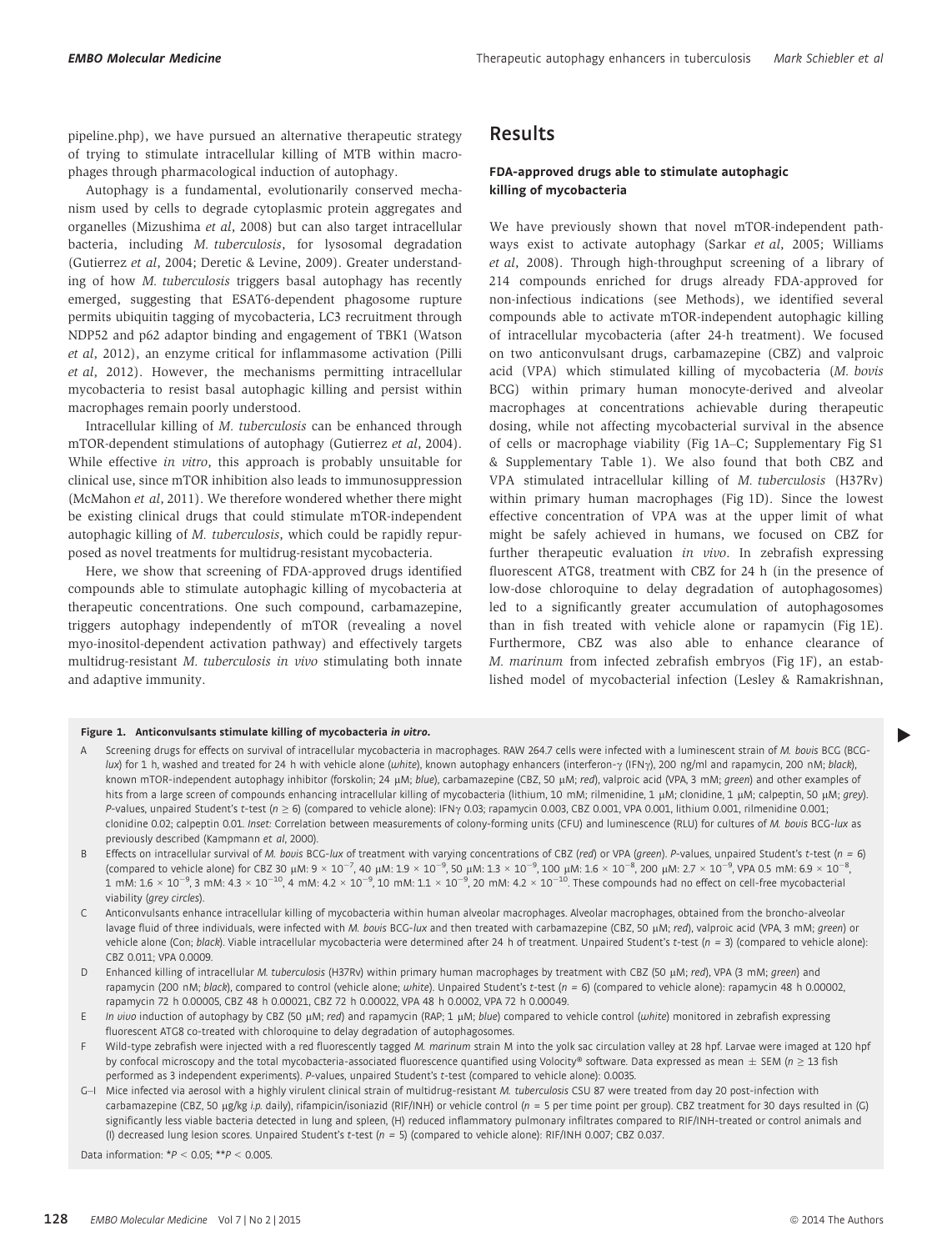2008). We then determined the impact of CBZ in vivo in a mouse model of M. tuberculosis infection. Since conventional antibiotic resistance should not influence autophagic killing of mycobacteria, we examined the effect of CBZ in mice infected via aerosol with a highly virulent multidrug-resistant M. tuberculosis (MDR-TB) strain (CSU 87; Park et al, 2006). Treatment with CBZ



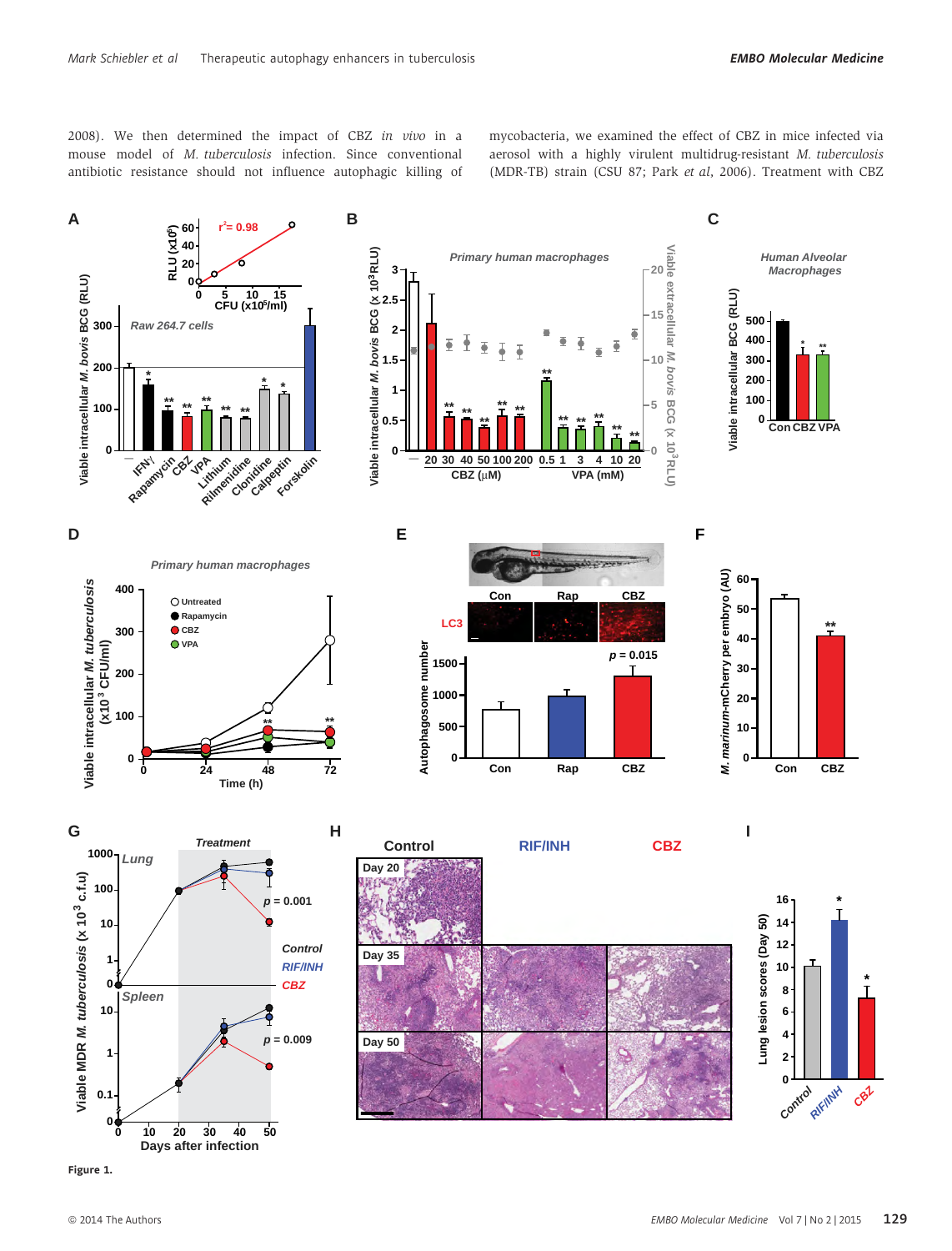(at a dose mirroring therapeutic administration in humans) significantly reduced MDR-TB burden in lungs and spleen, diminished inflammatory pulmonary infiltrates and decreased lung lesion scores, whereas treatment with first line anti-mycobacterial antibiotics rifampicin and isoniazid (RIF/INH), as expected, had no effect (Fig 1G–I). However, in further studies on mice infected with a less virulent MDR-TB strain (CSU39; Rhoades & Orme, 1997), or a drug-sensitive isolate (SA310; Palanisamy et al, 2009), CBZ treatment had little or no effect in vivo (Supplementary Fig S2).

#### Carbamazepine promotes innate and adaptive immunity during mycobacterial infection

We found that macrophages infected with mycobacteria demonstrated autophagy-dependent pro-inflammatory cytokine production (Fig 2A) and in vitro treatment with CBZ, as well as rapamycin, increased TNF $\alpha$  and IL-8 release (Fig 2B), potentially through enhanced degradative generation of ligands for intracellular pattern recognition receptors. We also examined the effect of CBZ on cytokine production and other components of host immunity to



Figure 2. Carbamazepine promotes innate and adaptive immunity during mycobacterial infection.

Primary human macrophages infected with M. bovis BCG were treated with carbamazepine (CBZ, 50 µM) or rapamycin (Rap; 200 nM). IL-8 (black) and TNFa (grey) were measured in supernatants collected 24 h after infection.

- A Levels of IL-8 (black) and TNFa (grey) released by M. bovis BCG-infected primary human macrophages were autophagy dependent, measured following siRNA knockdown of the critical autophagy protein, ATG12, or control siRNA (control). P-values, unpaired Student's t-test (n = 3) ATG12 siRNA vs siControl: TNFa 0.0006; IL-8 .0012.
- B Carbamazepine increases pro-inflammatory cytokine secretion by mycobacteria-infected human macrophages. P-values, unpaired Student's t-test ( $n = 5$ ) (compared to vehicle alone): CBZ TNFa 0.00048, IL-8 0.0017; Rap TNFa 0.001, IL-8 0.0089.
- C Analysis (by flow cytometry) of intracellular cytokines (IL-27, IL-12, TNFa) and MHC class II surface expression for dendritic cells (CD11c<sup>+</sup>) and macrophages (CD11b<sup>+</sup>) from lung, spleen and draining lymph nodes of mice that were uninfected and untreated (arey), uninfected and CBZ-treated (oranae), infected with multidrugresistant M. tuberculosis (MDR-TB) and untreated (black), MDR-TB infected and treated with rifampicin and isoniazid (RIF/INH; blue) or MDR-TB infected and treated with carbamazepine (CBZ, red).

Data Information: \*P < 0.05; \*\*P < 0.005. All experiments were carried out at least in triplicate and on at least 2 separate occasions.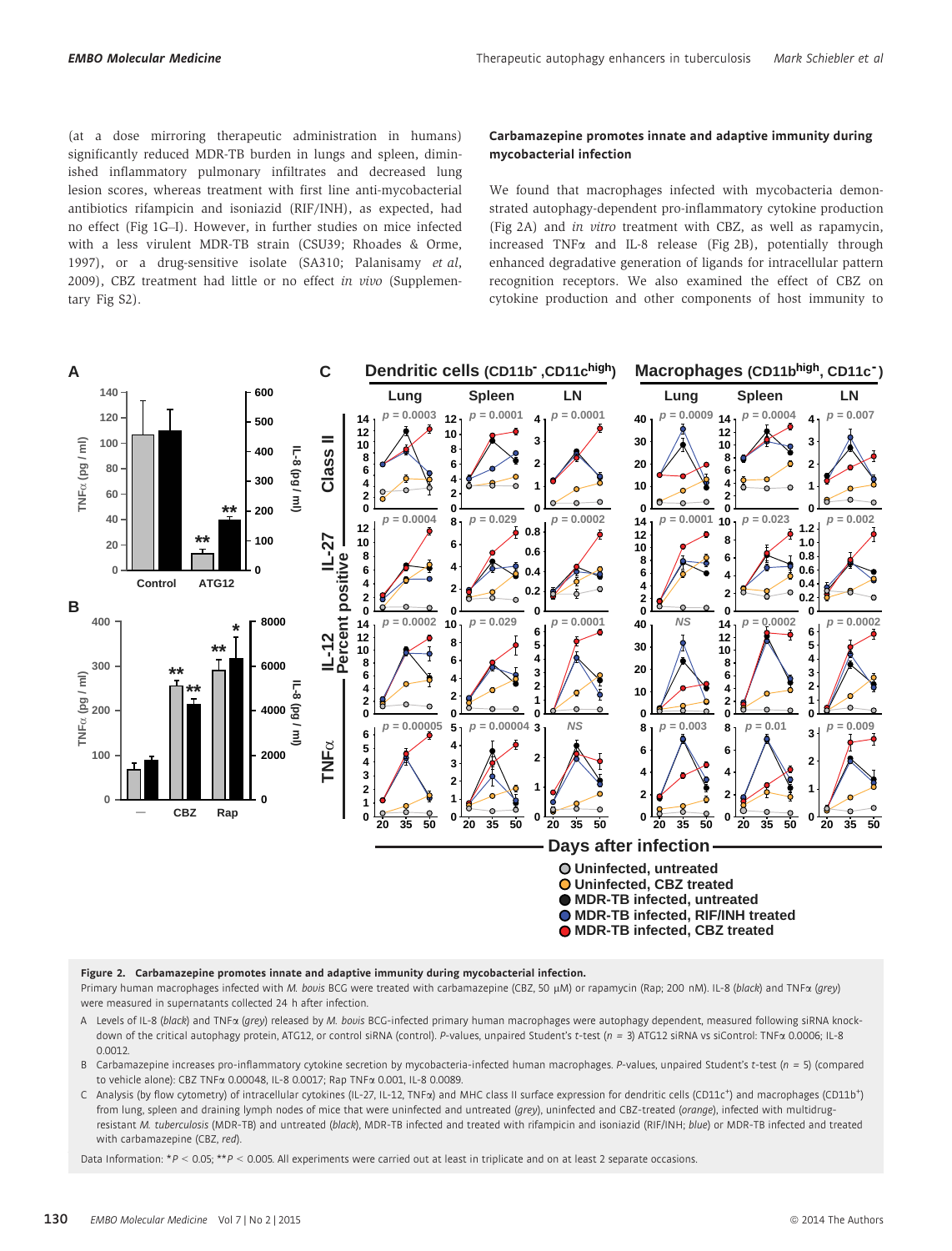mycobacteria in vivo. Treatment of infected mice with CBZ resulted in significantly greater TNFa, IL-12 and IL-27 production and MHC class II surface expression by dendritic cells and macrophages (Fig 2C), which are all associated with favourable outcomes clinically and suggest that CBZ, in addition to enhancing intracellular killing, might also promote adaptive immune responses. Supporting evidence comes from analysis of lung  $CD4^+$  T cells tracking cytokine production as well the kinetics of effector  $(CD4 + CD44$ hiCD62<sup>lo</sup>), and memory  $(CD4 + CD44$ hiCD62L<sup>hi</sup>) T cells influx. CBZ treatment increases the numbers of central memory and IFN $\gamma$ -secreting T cells while reducing FoxP3<sup>+</sup> IL-10<sup>+</sup> regulatory T cells (Supplementary Fig S3). These findings are in keeping with previous reports suggesting that autophagy stimulation may improve antigenic peptide production during mycobacterial infection (Jagannath et al, 2009). We also noticed a mild pro-inflammatory effect of CBZ treatment in uninfected animals (Fig. 2C), potentially reflecting non-specific immune stimulation.

### Carbamazepine triggers mTOR-independent autophagy through depletion of cellular myo-inositol

We then examined the molecular mechanisms of action of CBZ and VPA. Both compounds enhanced autophagosome synthesis and clearance of known autophagic substrates in cell lines (Fig 3A and B) and increased autophagosome numbers in human macrophages, assessed by LC3 Western blot and confocal microscopy (Fig 3C and D). We confirmed that CBZ and VPA trigger autophagosome formation independently of mTOR (Fig 3E). When autophagy was blocked by siRNA knock-down of ATG12, CBZ and VPA failed to stimulate clearance of intracellular mycobacteria (M. bovis BCG), validating that their effects were mediated through enhanced autophagic killing (Fig 3Fi, ii).

We next focused on the mechanism by which CBZ induced autophagy in human macrophages. We first looked for the presence of known molecular targets of CBZ in primary human macrophages and identified the voltage- and stretch-activated sodium  $(Na<sup>+</sup>)$  channel SCN5A (Supplementary Fig S4; Carrithers et al, 2011), but not other SCN channels. We observed that SCN5A-blocking dibenzazepines (Lipkind & Fozzard, 2010), but not the cardiac-specific inhibitor flecainide, also enhanced killing of intracellular M. bovis BCG (Fig 4A), with no adverse cytotoxic effects (Supplementary Fig S5), suggesting that SCN5A might be the molecular target of CBZ on macrophages. Since SCN5A may regulate the sodium–inositol cotransporter, SLC5A3, in neuronal cell lines (as suggested previously; Yamashita et al, 1999), we tested whether CBZ could induce autophagic clearance of mycobacteria through inhibition of myo-inositol uptake. Consistent with this model, CBZ blocked Na<sup>+</sup>-dependent myo-inositol uptake in macrophages (Fig 4B); siRNA knock-down of SLC5A3 led to reduced Na<sup>+</sup>-dependent myo-inositol uptake, increased autophagosome formation (Supplementary Fig S6) and enhanced intracellular killing of M. bovis BCG with no additional effect of CBZ treatment (Fig 4C and D). Furthermore, co-incubation of macrophages with high concentrations of myo-inositol blocked the activity of CBZ to enhance intracellular killing of mycobacteria (Fig 4D) and induce autophagy (Supplementary Fig S7). To confirm that myo-inositol depletion was sufficient to activate autophagy, we incubated cells in cell culture media with varying amounts of myo-inositol and observed stimulation of autophagosome

formation, by both confocal microscopy and Western blot, and enhanced clearance of autophagic protein substrates (Fig 4E, Supplementary Fig S7).

#### Carbamazepine stimulates autophagy through  $IP<sub>3</sub>$  depletion and AMPK activation

To further define which signalling components might mediate inositol-regulated intracellular killing of mycobacteria, we turned to Dictyostelium, which provides a robust model for examining both intracellular killing of mycobacteria (Hagedorn et al, 2009) and inositol signalling (Williams et al, 1999). We first confirmed that killing of M. abscessus by Dictyostelium was impaired by autophagy inhibitors (Supplementary Fig S8). Using published deletion mutants (Traynor et al, 2000; Luo et al, 2003; Kortholt et al, 2007; Cho et al, 2008), we observed enhanced killing of M. abscessus by strains deficient in phospholipase c (PLC $-$ ) or inositol (1,4,5)-trisphosphate receptor (IP3R $-$ ; Fig 5A), suggesting a critical role for IP<sub>3</sub> in regulation of autophagic killing. As anticipated following CBZinduced depletion of cellular myo-inositol, we also observed reductions in basal levels of phosphatidylinositol bisphosphate (PIP<sub>2</sub>; Fig 5B) and inositol  $(1,4,5)$ -trisphosphate  $(IP_3; Fig 5C)$  in macrophages. In agreement with the recently proposed role of basal  $IP_3$  in regulating mitochondrial function and thereby autophagy (Cárdenas et al, 2010), CBZ treatment in macrophages reduced levels of mitochondrial calcium (Fig 5D), decreased cellular ATP concentrations (Fig. 5E) and consequently increased phosphorylation of AMP kinase and ULK1 (Fig 5F, Supplementary Fig S9), which are established triggers of mTOR-independent autophagy (Cárdenas et al, 2010; Alers et al, 2011; Egan et al, 2011). These data are consistent with a model for inositol regulation of autophagic killing in macrophages which could potentially be amenable to therapeutic intervention at multiple steps. Thus, depletion of cytosolic myo-inositol leads to reduced basal IP<sub>3</sub> (through decreased available  $\text{PIP}_2$ ) which, by reducing mitochondrial  $Ca^{2+}$  entry, results in decreased ATP production ultimately activating AMP kinase/ULK1-dependent stimulation of autophagy (Fig 5G).

### **Discussion**

Through mammalian cell-based screening, we have identified FDAapproved drugs that enhance autophagic killing of mycobacteria and could rapidly be reprofiled for clinical use. Our lead compound, the anticonvulsant carbamazepine, is effective against MDR-TB infection in vivo and thus provides first proof-of-principal that pharmacological induction of mTOR-independent autophagy can be used to treat multidrug-resistant mycobacteria. Our finding that carbamazepine enhances autophagy through cellular myo-inositol depletion, while suggesting new mechanisms by which it may act in psychiatric disorders (through altered inositol phosphate signalling (Berridge et al, 1989; Harwood, 2005) and/or autophagic regulation of presynaptic neurotransmission (Hernandez et al, 2012)), reveals a fundamental role for inositol metabolism in triggering autophagy and has identified a novel, potentially druggable, pathway regulating autophagy induction in macrophages.

Although carbamazepine was capable of enhancing autophagic killing by macrophages infected with all strains of drug-sensitive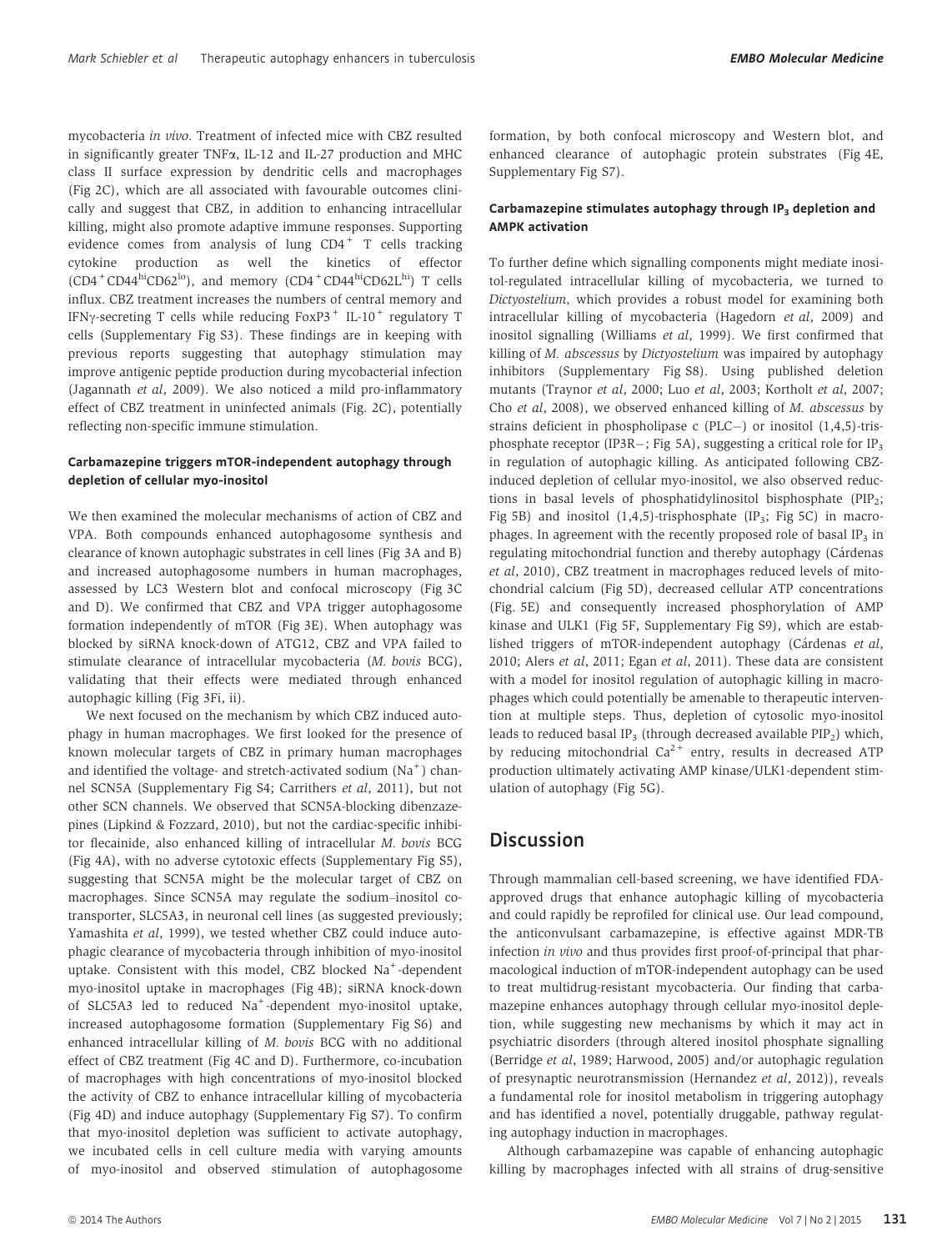

#### Figure 3. Anticonvulsants stimulate autophagosome formation in vitro.

- A The anticonvulsants carbamazepine and valproic acid enhance autophagic clearance of cytosolic substrate. We monitored the clearance of the known autophagy substrate (A53T) a-synuclein in stable inducible PC12 cells by Western blot. The A53T a-synuclein transgene was induced with doxycycline for 48 h and then switched off (by antibiotic removal) before cells were treated with carbamazepine (CBZ, 50 µM; red), valproic acid (VPA, 3 mM; green), rapamycin (Rap, 200 nM; black), forskolin (FSK, 10 µM; blue) or vehicle alone (DMSO; white) for a further 24 h. P-values, paired Student's t-test ( $n = 3$ ) (compared to vehicle alone): Rap 0.0011; CBZ 0.0017; VPA 0.02; FSK 0.005.
- B Anticonvulsants enhance autophagosome synthesis in primary human macrophages. In the presence of a saturating concentration of bafilomycin A<sub>1</sub> (400 nM) which blocks autophagosome–lysosome fusion, levels of LC3-II reflect autophagosome production and were quantified in human macrophages (from a different healthy individual in 3 separate experiments) treated with rapamycin (Rap, 200 nM; black), carbamazepine (CBZ, 50 µM; red), valproic acid (VPA, 3 mM; green) or vehicle alone (DMSO; white). P-values, paired Student's t-test ( $n = 3$ ) (compared to vehicle alone): CBZ 0.026.
- C Increases in LC3-II levels (assessed by Western blot) in primary human macrophages infected with M. bovis BCG after 4 h treatment with rapamycin (Rap; 200 nM), valproic acid (VPA, 3 mM) and carbamazepine (CBZ, 50 µM) compared to controls. P-values, paired Student's t-test ( $n = 3$ ) (compared to vehicle alone): Rap 0.02; VPA 0.004; CBZ 0.003.
- D Treatment of M. bovis BCG-infected human macrophages with CBZ (50 µM) or VPA (3 mM) increased autophagosome number, assessed by confocal microscopy of cells stained with LC3-specific antibody (green) with quantification of the number of autophagosomes (defined as LC3 + vesicles ≥ 1 µm diameter) per cell shown below. P-values, unpaired Student's t-test ( $n = 3$ ) (compared to vehicle alone): CBZ 0.001, VPA 0.003. Scale bar represents 10 µm.
- E In contrast to rapamycin (Rap), carbamazepine (CBZ) treatment of macrophages, while increasing LC3-II levels, does not alter mTOR-dependent signalling (monitored by changes in phosphorylation of S6 and p70S6 kinase).
- F Enhanced intracellular killing of mycobacteria by anticonvulsants is mediated through autophagy. SiRNA knock-down of ATG12 in primary human macrophages blocks autophagy leading to (i) reduced LC3-II levels and (ii) loss of CBZ- (50 µM) and VPA- (3 mM) induced enhancement of intracellular killing of M. bovis BCG. P-values, unpaired Student's t-test ( $n = 3$ ) (compared to vehicle alone): Rap 0.002; VPA 0.001; CBZ 0.0001.

Data information: \*P < 0.05; \*\*P < 0.005. All experiments were carried out at least in triplicate and on at least 3 separate occasions.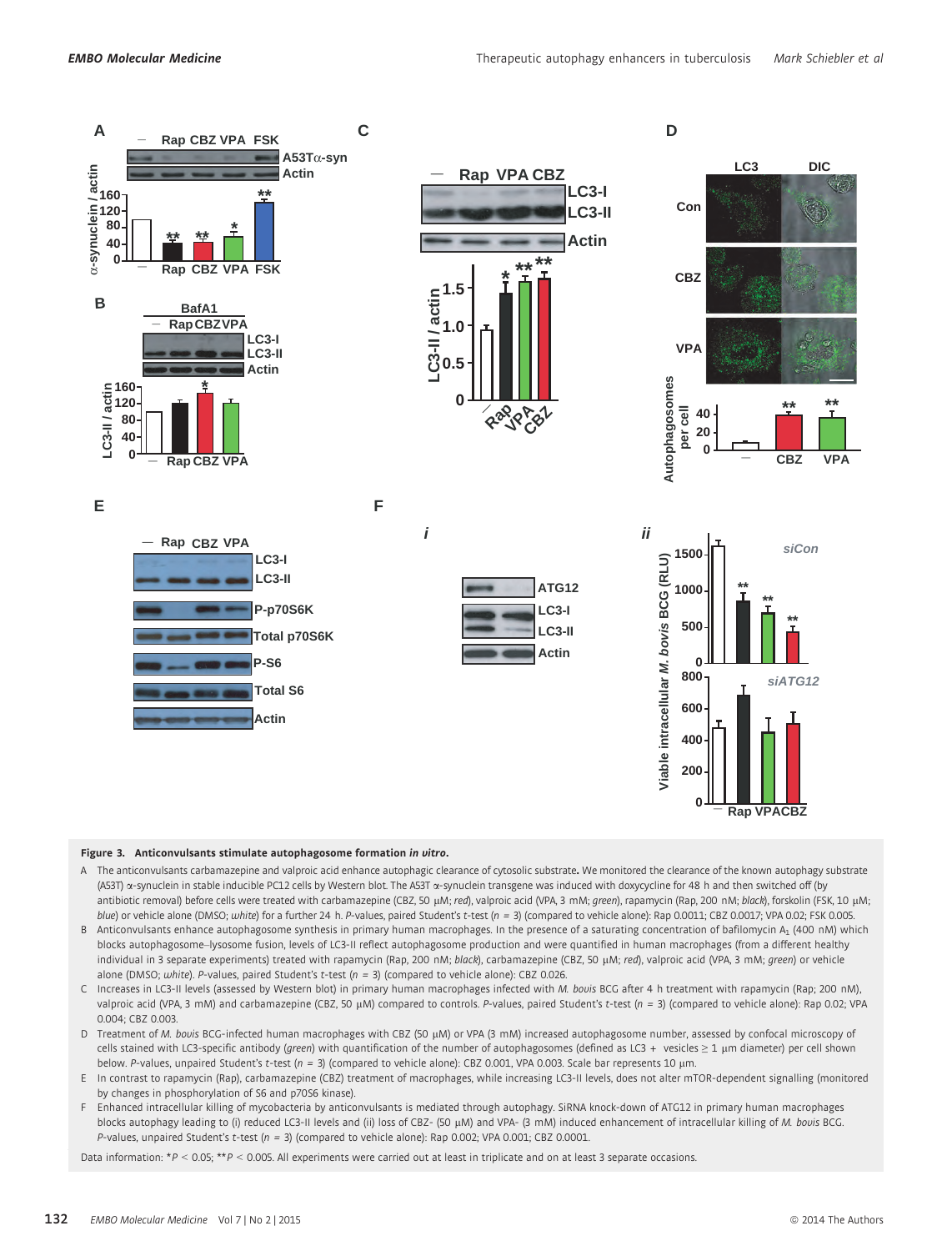and drug-resistant mycobacteria tested, we did observe differential, strain-specific effects when treating M. tuberculosis-infected mice. Further work will be required to establish whether these treatment failures reflect inadequate dosing of carbamazepine (which is both poorly solubilized and susceptible to variable hepatic metabolism) or true strain-specific differences in susceptibility to CBZ-enhanced or autophagy-dependent clearance in vivo. Nevertheless, our work provides firm evidence for the potential of therapeutic autophagy enhancement and a starting point for the development of more effective compounds.

In summary, stimulation of autophagy by carbamazepine avoids the immunosuppressive effects of mTOR inhibition seen with rapamycin, promoting both innate and adaptive immune responses to mycobacterial infection, and represents a novel therapeutic strategy unaffected by bacterial resistance to conventional antibiotics. Our work suggests that while M. tuberculosis can successfully overcome physiological processes mediating intracellular killing and survive within macrophages, it remains vulnerable to mTOR-independent autophagic clearance.

### Materials and Methods

#### In vitro mycobacterial infection assays

#### Luminescent reporter strain infection

A validated luminescent reporter strain of M. bovis BCG (BCG-lux) encoding the Vibrio lux AB gene, generated as previously described (Kampmann et al, 2000), was used to infect macrophages. Correlation between colony-forming units and luminescence was confirmed prior to experiments. Primary human macrophages (obtained from consented healthy volunteers under Regional NHS Research Ethics Committee approval), or the mouse macrophage cell line RAW 264.7 (purchased from ATCC and regularly tested for mycoplasma), were inoculated with BCG-lux (at MOI of 10:1) for 1 h at 37°C, repeatedly washed and then incubated for 24 h at 37°C in the presence of compounds as indicated. Cells were lysed and luminescence was measured as previously described (Renna et al, 2011). Experiments were carried out in sextuplicate. Results are representative of three separate experiments.

#### Screening compounds for autophagic killing activity

Two hundred and fourteen compounds with no direct antibiotic activity, which have been used in human without major toxicity, were screened on multiple occasions for their ability to kill intracellular BCG-lux within macrophages (initially the mouse macrophage cell line RAW 264.7). Hits were then tested both on autophagy-null (ATG12 KD) cells (to demonstrate autophagy-dependent killing) and on primary human macrophages, and for their ability to stimulate mTOR-independent autophagy.

#### Infection with M. tuberculosis

Primary human macrophages were generated from peripheral blood obtained from healthy consented subjects (approved by Regional NHS Research Ethics Committee) and were infected with M. tuberculosis H37Rv (at MOI of 5:1) for 1 h, repeatedly washed and then incubated for times indicated in the presence of compounds as described. Cells were washed, lysed and plated onto Middlebrook

#### Zebrafish experiments

Zebrafish experiments were approved by the Local ethical review panel of the Sheffield University Project applications and amendments committee in accordance with UK legislation and were carried out in accordance with Arrive guidelines. Zebrafish (Danio rerio, AB strain), sourced in house, were used at 1–2 days postfertilization and were housed in Home Office-approved aquaria facilities in the Bateson Centre and the Department of Infection and Immunity, University of Sheffield.

#### Bacterial infection

Wild-type Zebrafish were injected with a red fluorescently tagged M. marinum strain M (ATCC #BAA-535), containing the pSMT3- Crimson vector (van der Sar et al, 2009). Approximately 125 colonyforming units (CFU) of bacteria were injected into the yolk sac circulation valley at 28 hpf as previously described (Benard et al, 2012). Larvae were imaged at 120 hpf on a Zeiss LSM510 NLO upright microscope using a Zeiss Epiplan-Neofluar 2.5× objective (NA0.06). The investigator was not blinded to the treatment condition due to the need to separate the infectious agent from the laboratory environment where the fish were sited. Analysis of total fluorescence throughout the larvae was performed using Volocity software.

#### In vivo autophagy assay

RNA for the fluorescent LC3 construct (pDestCMV:RFP.GFP.LC3) was injected into Zebrafish embryos at the one-cell stage. At 1 dpf, selected embryos were dechorionated manually and incubated for 24 h in vehicle-only control (DMSO  $0.01\%$ ), rapamycin (1  $\mu$ M) or carbamazepine (50  $\mu$ M) in the presence of chloroquine (2.5  $\mu$ M) to delay degradation of autophagosomes. A section of muscle ventral to the dorsal fin was imaged in approximately  $25$  z-planes  $(2 \mu m)$ , and autophagosomes were counted in a single composite image of all z-planes. The investigator was blinded to the treatment condition. A laboratory member not associated with this project used a coding system unknown to the observer. The data are expressed as the mean + SEM.  $n =$  at least 15, performed as 3 independent experiments. See Supplementary Methods for details.

#### Mouse in vivo infection model

Specific-pathogen-free female C57BL/6 mice were challenged with multidrug-resistant (MDR) M. tuberculosis clinical strains CSU87 (which is resistant to all first line anti-mycobacterial antibiotics) or CSU39 (a less virulent isolate) or a clinical drug-sensitive strain (SA310) using a Glass-Col (Terre Haute, Inc.) aerosol generator calibrated to deliver 50–100 bacteria into the lungs of each mouse as previously described (Ordway et al, 2006, 2008). On Day 1 after infection, enumeration of bacteria was performed on two mice. Treatment was started from Day 20 to Day 49 after infection and consisted of the following groups: Control (saline; 0.2 ml per mouse by gavage once daily); RIF/INH (rifampicin 10 mg/kg, isoniazid 25 mg/kg; by gavage once daily); and CBZ (carbamazepine 50 mg/kg; i.p. once daily). On days 20, 35 and 50 following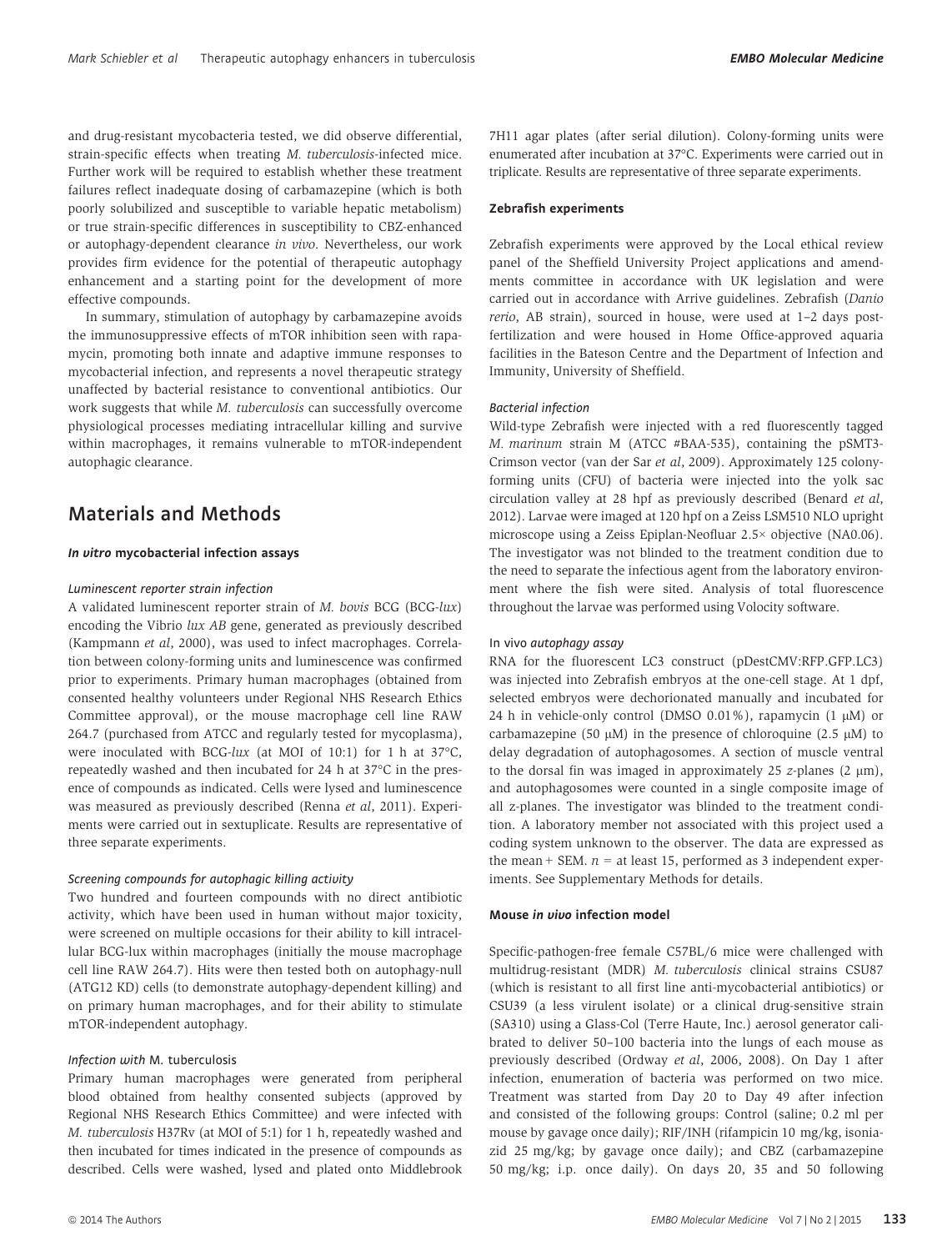

Figure 4.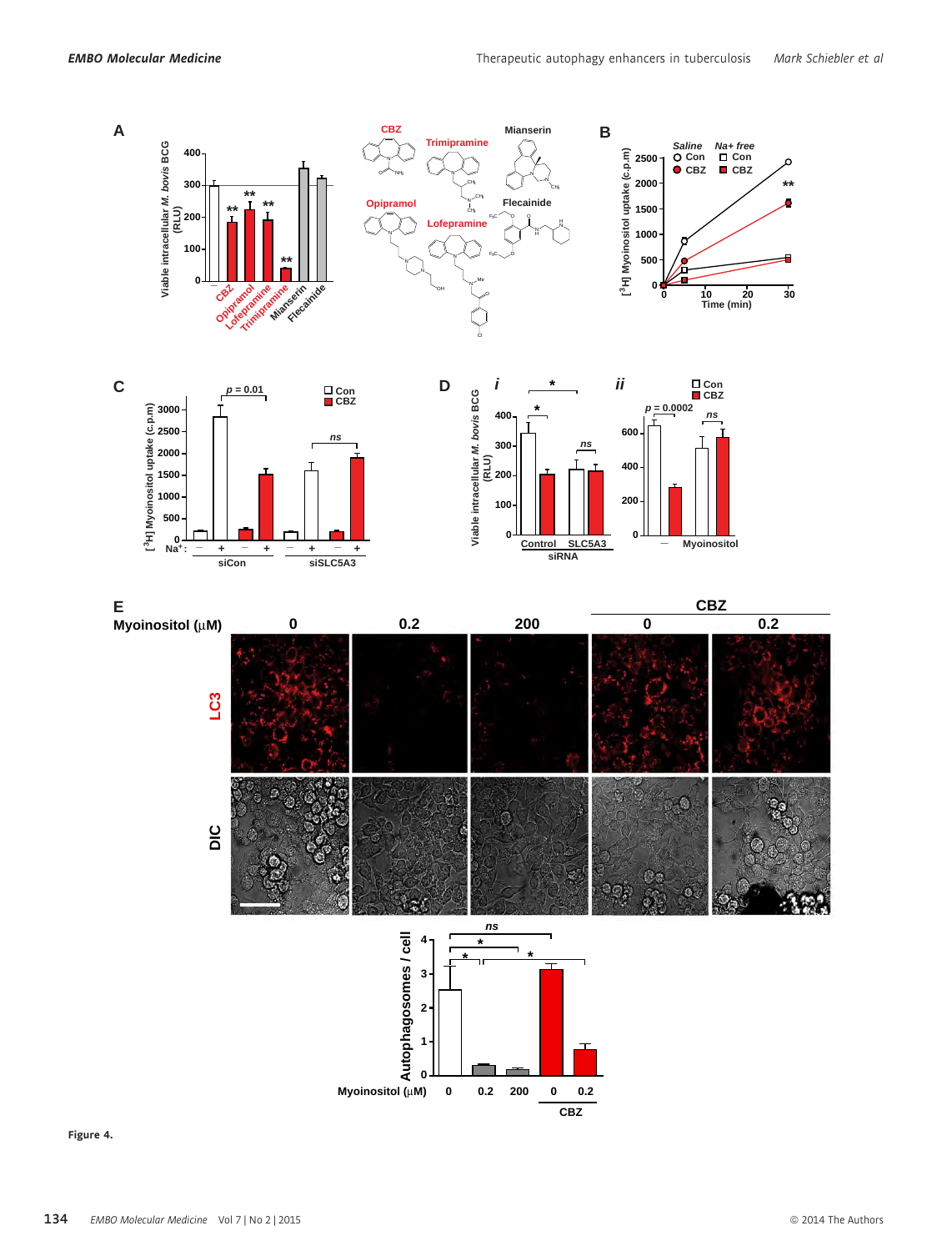- **Figure 4. Carbamazepine triggers mTOR-independent autophagy through myo-inositol depletion.**<br>A Effect on intracellular killing of luminescent mycobacteria in primary human macrophages of CBZ (50 µM), other dibenzazepines 200 ng/ml; trimipramine, 50 ng/ml), mianserin (200 ng/ml) and the cardiac-specific SCN5A antagonist, flecainide (2 µg/ml). P-values, unpaired Student's t-test (n =  $\geq$  6) (compared to vehicle alone): CBZ 0.0001; opipramol 0.0005; lofepramine 0.0001; trimipramine 1 × 10<sup>-5</sup> .
	- B CBZ inhibits Na<sup>+</sup>-dependent myo-inositol uptake by macrophages. Rates of [<sup>3</sup>H]myo-inositol accumulation within cells were determined in the presence (squares) or absence (circles) of extracellular Na<sup>+</sup> during treatment with CBZ (50 µM; red) or vehicle alone (white). P-values, unpaired Student's t-test (n = 6) (compared to vehicle alone): CBZ 9.2  $\times$  10<sup>-8</sup> .
	- C Sodium-dependent myo-inositol uptake (at 5 min) by macrophages is reduced by siRNA knock-down of the Na<sup>+</sup>-inositol co-transporter SLC5A3 (SMIT-1) under which conditions co-treatment with CBZ (50 µM; red) caused no additional inhibition of inositol uptake.
	- D Effect on intracellular killing of luminescent mycobacteria in primary human macrophages of (i) siRNA knock-down of the Na<sup>+</sup>-inositol co-transporter SLC5A3 (SMIT-1) (P-values, unpaired Student's t-test (n = 3) siSLC5A3 compared to siControl: 0.009; siControl + CBZ compared to vehicle alone: 0.0067) and (ii) incubation with excess extracellular myo-inositol with (red) or without (white) treatment with CBZ at 50  $\mu$ M (n = 3).
	- E Effect of depleting and adding excess myo-inositol on LC3-II mCherry autophagosome formation in RAW 264.7 macrophages. Myo-inositol depletion increases autophagosome formation (white), with no significant additional change with CBZ treatment (red). Excess myo-inositol further reduces autophagosome number (grey). P-values, unpaired Student's t-test (n = 3) (compared to myo-inositol-free): 0.2  $\mu$ M 0.013, 200  $\mu$ M 0.01; 0.2  $\mu$ M compared 0.2  $\mu$ M + CBZ: 0.023. Scale bar represents 40 um.

Data information: \*P < 0.05; \*\*P < 0.005. All experiments were carried out at least in triplicate and on at least 3 separate occasions.

infection, bacterial loads in the lungs and spleen, lung and spleen histology, and flow cytometry were determined in 5 mice from each group. Bacterial counts were determined by plating serial dilutions of homogenates of lungs on nutrient 7H11 agar and counting colonyforming units after incubation at 37°C. Histology and flow cytometry analysis was performed as previously described (Ordway et al, 2006, 2008; see Supplementary Methods). All experimental protocols were approved by the Animal Care and Usage Committee of Colorado State University, and experiments were performed in accordance with NIH guidelines. To minimize bias, two groups of independent researchers performed the experiment. One group dosed the animals, whereas the second group determined bacterial burden in the different organs. Lesion scores were determined in a blinded fashion.

#### Autophagy analysis in mammalian cell culture

Endogenous LC3-II levels, which directly correlate with autophagosome numbers (Kabeya et al, 2000), were detected with anti-LC3 antibody and densitometric analysis, where performed, which is expressed relative to actin. To assess autophagic flux, LC3-II was measured in the presence of 400 nM bafilomycin A1 (treated in the last 4 h), which clamps LC3-II/ autophagosome degradation (Klionsky et al, 2008). This assay has been established and validated previously with various autophagy modulators (Sarkar et al, 2007). Clearance of mutant  $A53T \alpha$ -synuclein was performed as previously described (Sarkar et al, 2007; see Supplementary Methods).

#### Confocal immunofluorescence

Primary human macrophages were grown on glass coverslips, treated as described, rinsed with PBS, fixed with methanol and permeabilized with 0.1% Triton X-100 (Sigma) before incubation with primary and then secondary antibodies as previous described (Floto et al, 2005, 2006).

#### Myo-inositol effects on autophagosome formation

Raw 264.7 TL macrophages were seeded on glass-bottomed culture dishes at  $0.3 \times 10^6$  per well (Matek). They were then incubated for 24 h in RPMI 1640, with no myo-inositol, normal media (containing  $200 \mu M$  of myo-inositol) or excess myo-inositol (5 mM), with or without CBZ (50  $\mu$ M). They were then imaged

under the LSM780, and autophagosome numbers were quantified using Volocity software.

#### Dictyostelium infection model

Wild-type and mutant Dictyostelium discoideum AX2 strains were grown axenically, resuspended in KK2 buffer and incubated with M. abscessus (ATCC 1997) expressing Lux AB as previously described (Renna et al, 2011) at an MOI of 0.01:1 for 2 h. Viable mycobacteria were quantified by measuring luminescence as previously described (Renna et al, 2011). Experiments were performed in sextuplicate on at least 3 separate occasions. See Supplementary Methods for details.

### Measurements of myo-inositol uptake, levels of inositol 1,4,5-trisphosphate and phosphatidylinositol bisphosphate

#### Myo-inositol uptake assay

RAW 264.7 cells were treated with carbamazepine (CBZ 200  $\mu$ M), or vehicle control (DMSO) for  $3 \frac{1}{2}$  h in standard culture media before then being resuspended in flux media (143 mM NaCl, 5 mM KCl, 2 mM CaCl<sub>2</sub>, 1.2 mM  $MgCl<sub>2</sub>$ , 10 mM HEPES; pH 7.4) supplemented with 0.02 mM myo-inositol with or without CBZ for 30 min. Cells were then resuspended in fresh flux media or sodium-free flux media (143 mM N-methyl-d-glutamine (NMDG), 5 mM KCl, 2 mM CaCl<sub>2</sub>, 1.2 mM MgCl<sub>2</sub>, 10 mM HEPES; pH 7.4) containing 1  $\mu$ Ci of <sup>3</sup>H myo-inositol (PerkinElmer) and incubated at 37°C for times indicated before being washed in ice-cold PBS and lysed in 0.25 M NaOH overnight at 4°C. Cell-associated radiation was quantified by scintillation.

#### Quantification of phosphatidylinositol bisphosphate ( $PIP<sub>2</sub>$ )

RAW 264.7 cells were treated with carbamazepine  $(200 \mu M)$ , or vehicle control (DMSO) for 24 h, the media replaced with ice-cold 1 M HCl. Following chloroform/methanol extraction and phosphate methylation, PIP<sub>2</sub> species were quantified by HPLC-MS as previously described (Clark et al, 2011).

#### Inositol 1,4,5-trisphosphate (IP<sub>3</sub> 1,4,5) measurements

RAW 264.7 cells were treated with carbamazepine  $(200 \mu M)$ , lithium chloride (10 mM) or vehicle control (DMSO) for 48 h, washed with fresh media (and compounds) for 5 min, then scraped, spun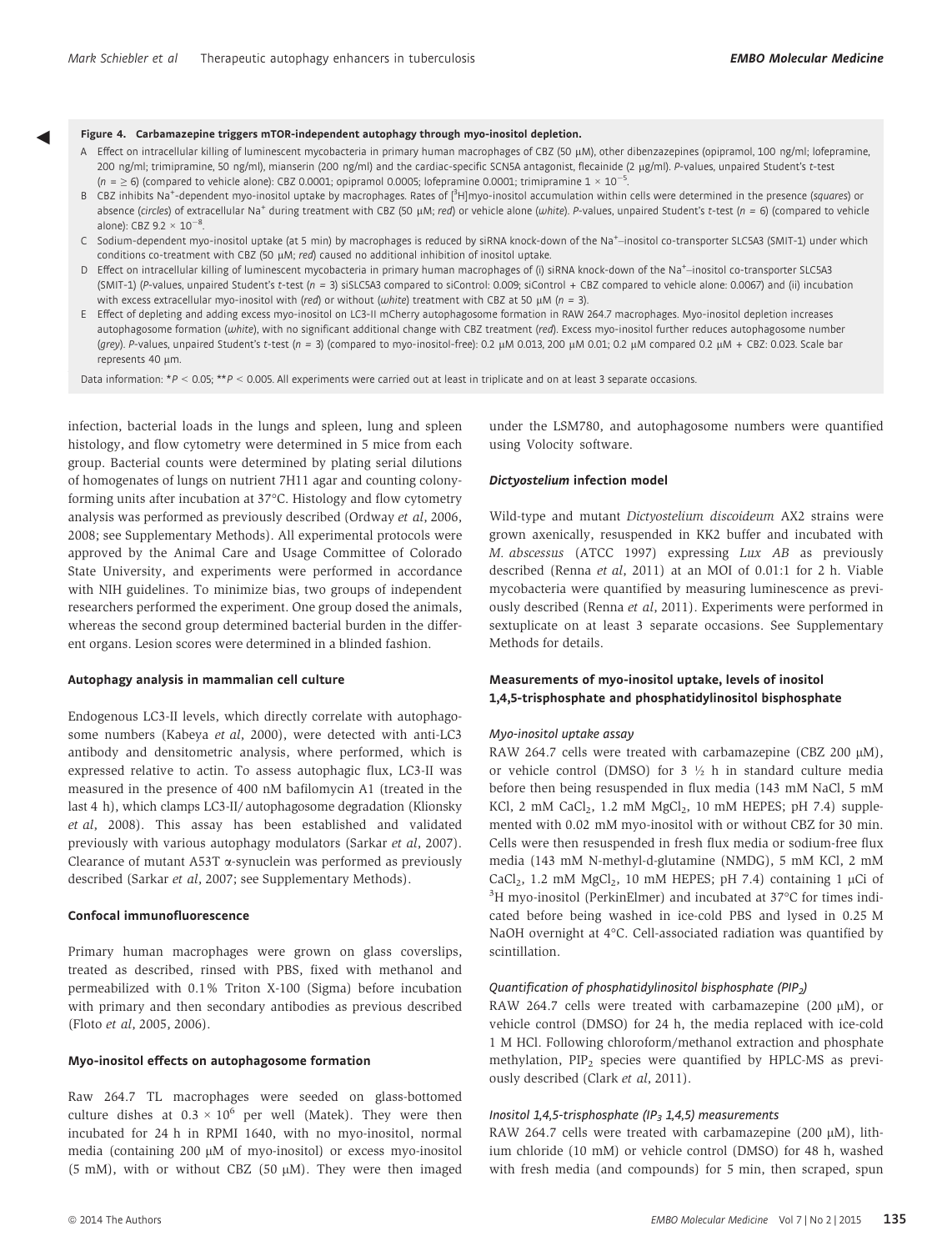

#### Figure 5. Carbamazepine induces autophagy through decreased IP<sub>3</sub> signalling.

- A Phospholipase C and IP<sub>3</sub> receptor regulate autophagic killing of mycobacteria in Dictyostelium. Wild-type (WT, black) and mutant Dictyostelium AX2 strains were grown axenically and incubated with M. abscessus-lux (Renna et al, 2011) at an MOI of 0.01:1. M. abscessus-lux with no Dictyostelium (white) were grown under identical conditions as a control. Viable mycobacteria were quantified by measuring luminescence at 2 h post-infection. Mutant strains tested: mipp1- (multiple inositol polyphosphate phosphatase null), I6KA- (inositol hexakisphosphate phosphate kinase null); plc- (phospholipase C null); IP3R- (inositol (1,4,5)-trisphosphate receptor null mutant iplA-). P-values, unpaired Student's t-test (n = 3) (compared to wild-type): PLC- 0.01; IP3R-0.007.
- Quantification by mass spectroscopy of levels of C18:0 PIP<sub>2</sub> species in macrophages following treatment with CBZ (red) or vehicle control (white). SA- C18:0/C20:4. P-values, unpaired Student's t-test (n = 3) (compared to vehicle alone): SA 6.6 × 10<sup>-9</sup>, 20:3 1.6 × 10<sup>-6</sup>, 18:2 3.5 × 10<sup>-8</sup>, 18:1  $3.2 \times 10^{-4}$ .
- C Levels of basal IP<sub>3</sub> (1,4,5) in macrophages following treatment with CBZ (red), lithium (white) or vehicle alone (black) for 24 h (top) or 48 h (bottom). P-values, unpaired Student's t-test ( $n \ge 3$ ) (compared to vehicle alone): CBZ 24 h 0.00007; CBZ 24 h 0.0013; LiCl 24 h 0.00005; LiCl 48 h 0.04.
- D Resting levels of mitochondrial calcium (monitored by mt-Cameleon sensor expression) are reduced by CBZ treatment (red) compared to controls. (i) Representative calcium recordings of individual mitochondria from CBZ-treated (red) or control (black) cells, matched for similar fluorescence levels after ionomycin addition (F<sub>iono</sub>; arrow) showing lower resting mitochondrial calcium levels after treatment with CBZ. (ii) Normalized mitochondrial calcium levels (F/F<sub>iono</sub>) from cells treated with CBZ (red) or vehicle alone (white). P-values, unpaired Student's t-test (n  $\geq$  20) (compared to vehicle alone): 9.5 × 10<sup>-15</sup>.
- E, F CBZ treatment of macrophages results in (E) a decrease in cellular ATP and consequently (F) increased phosphorylation of AMP kinase (AMPK) and ULK1 (ULK). P-values, unpaired Student's t-test ( $n = 3$ ) (compared to vehicle alone): 0.00003.
- G Model for mechanism of autophagy induction by CBZ. Inhibition of the Na<sup>+</sup> channel SCN5A leads to reduced activity of the Na<sup>+</sup>-inositol co-transported SLC5A3 leading to a drop in cellular inositol levels. The subsequent reduction in PIP<sub>2</sub> (4,5) leads to a fall in basal IP<sub>3</sub> (1,4,5) and reduced mitochondrial Ca<sup>2+</sup> levels. The resultant fall in cellular ATP activates AMP kinase and subsequently ULK1 to trigger autophagic disposal of mycobacterial killing.

Data information: \*P < 0.05; \*\*P < 0.005. All experiments were carried out at least in triplicate and on at least three separate occasions.

and resuspended in ice-cold PBS. Following trichloroacetic acid/1,1,2-trichloro-1,2,2-trifluoroethane/trioctylamine extraction, IP<sub>3</sub> were measured using the inositol  $(1,4,5)$  trisphosphate <sup>3</sup>H radioreceptor assay kit (PerkinElmer Life Sciences) following manufacturer's instructions.

#### Mitochondrial  $Ca<sup>2+</sup>$  measurements

HeLa cells stably expressing mt-cameleon were seeded onto uncoated 35-mm glass-bottomed dishes (MatTek Corporation), grown to  $40-70\%$  confluence then treated with 50  $\mu$ M carbamazepine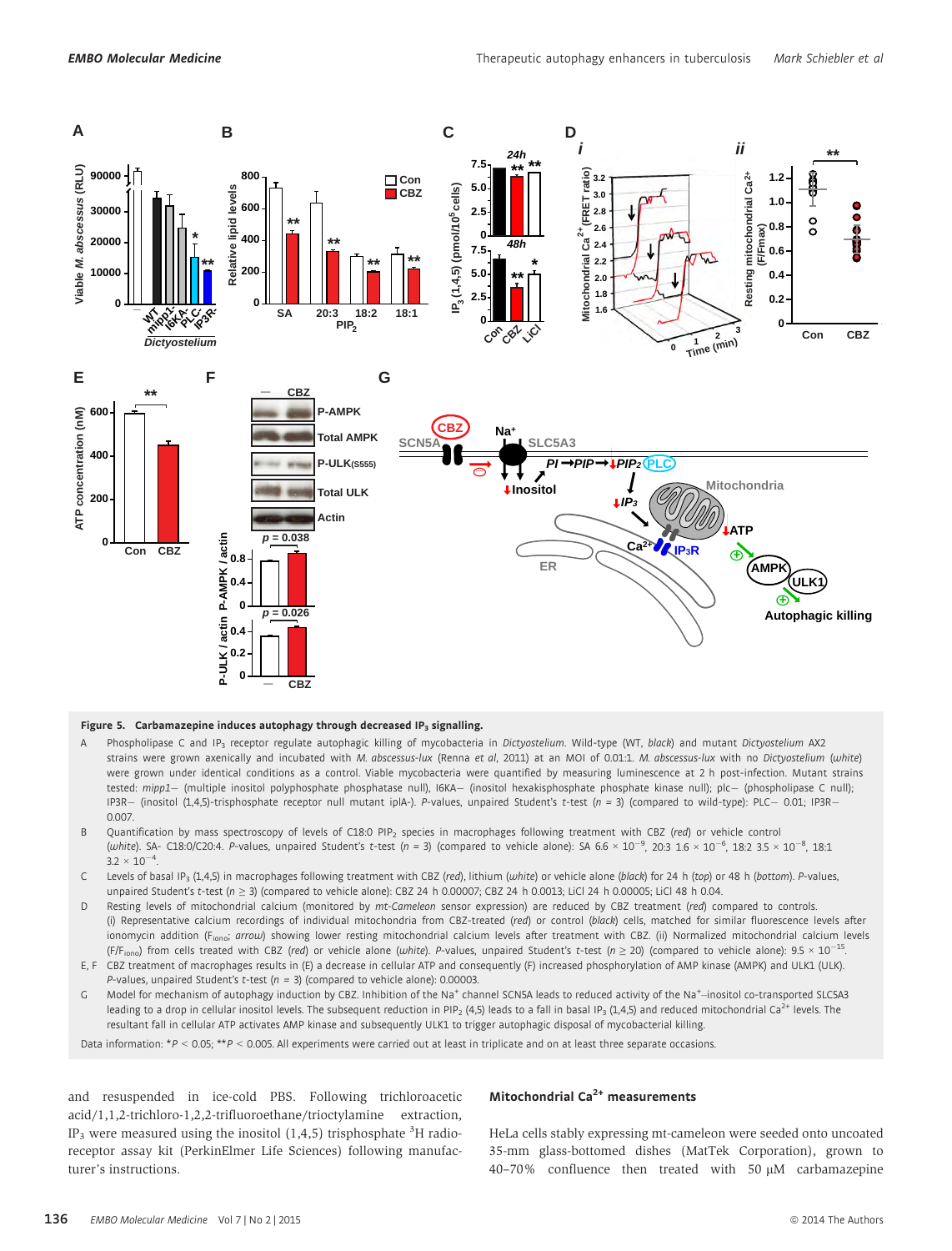or vehicle alone for 24 h. Shortly, before imaging, cells were rinsed twice and maintained in calcium containing Hanks' balanced salt solution (HBSS, Gibco) supplemented with 1 mM HEPES (Sigma) and 20% glucose at 37 °C. Fluorescence imaging was achieved as previously described (Tolhurst et al, 2011), based on Palmer et al (2006). Excitation was achieved at  $435 \pm 10$  nm using a 75-W xenon arc lamp and a monochromator (Cairn Research) controlled by MetaFluor software (Molecular Devices). CFP and YFP emissions were separated using a Cairn Optosplit II Image splitter and acquired with an Orca-ER digital camera (Hamamatsu) at  $470 \pm 24$  and  $535 \pm 30$  nm, respectively. Cells were excited every 5 s, and fluorescence was recorded from individual mitochondria (30–35 in each experiment), background-corrected and expressed as the ratio of CFP over YFP. Once fluorescence signals had stabilized and the temperature equilibrated, cells were imaged at rest for at least 5 min  $(R_{\text{basal}})$  before 10  $\mu$ M ionomycin/10 mM CaCl<sub>2</sub> was added to the bath to achieve a reference fluorescence value  $(R<sub>iono</sub>)$  by which separate experiments could be compared (expressed as  $R_{\text{basal}}/R_{\text{iono}}$ ). Experiments were carried out on at least three separate occasions and with 3 or more individual wells per condition.

#### ATP measurement

Primary human macrophages were cultured in white flat-bottom medium-binding 96-well plates (Greiner Bio; seeding density:  $3 \times 10^4$ /well) and were treated with carbamazepine (50 µM for 24 h, supplemented with fresh media for the last 20 min) or vehicle (DMSO). Cellular ATP concentrations (measured in triplicate independent samples) were assayed using CellTiter Glow (Promega) following the manufacturer's instructions. Experiments were performed on at least three separate occasions.

#### **Statistics**

Sample sizes for in vitro experiments were estimated based on previous experience of similar assays and the effect size observed in preliminary experiments. No samples were excluded from analysis. All samples were genetically identical prior to allocation of treatments.

For the assay of autophagy induction in zebrafish, sample size was calculated from experimental data giving a standard deviation of 1,040 autophagosomes and an expected meaningful difference of 1,100 autophagosomes. For 80% confidence, this requires at least 14 per group ( $n = 2 \times 7.9 \times SD^2/D^2$ ). This was performed as three independent experiments with 5 larvae in each group, giving a total of 15 larvae per condition. Animals had to be healthy and express the RNA construct to be included in analysis. These were prespecified. For the assay of M. marinum infection burden in zebrafish, sample size was calculated from preliminary data giving a standard deviation of 7.75 arbitrary units and an expected meaningful difference of 10 arbitrary units. For 90% confidence, this requires at least 13 per group  $(n = 2 \times 7.9 \times SD^2/D^2)$ . This was performed as three independent experiments with 5 larvae in each group, giving a total of 15 larvae per condition. No animals were excluded from analysis. Formal randomization was not performed. For the mice experiments, sample size estimates were made based on other similar experiments performed on these (and other)

#### The paper explained

#### Problem

The increase in infections with multidrug-resistant (MDR) and extensive drug-resistant (XDR) MTB, requiring longer and more toxic drug regimens which often fail, has created significant barriers to effective treatment of tuberculosis in both well-resourced and resource-poor settings (Nathanson et al, 2010; Lienhardt et al, 2012) and illustrates the pressing need for new, more effective therapies.

#### Results

Here, we show that screening of FDA-approved drugs identified compounds able to stimulate autophagic killing of mycobacteria at therapeutic concentrations. One such compound, carbamazepine, triggers autophagy independently of mTOR (revealing a novel myoinositol-dependent activation pathway) and effectively targets multidrug-resistant M. tuberculosis in vivo stimulating both innate and adaptive immunity. We also demonstrate that in vivo autophagic killing of M. tuberculosis by carbamazepine is strain-specific, suggesting that autophagy resistance factors may have developed in certain clinical isolates.

#### Impact

Pharmacological stimulation of autophagy by carbamazepine avoids the immunosuppressive effects of mTOR inhibition seen with rapamycin, promoting both innate and adaptive immune responses to mycobacterial infection, and represents proof of concept for a novel therapeutic strategy unaffected by bacterial resistance to conventional antibiotics. Our work suggests that while M. tuberculosis can successfully overcome physiological processes mediating intracellular killing and survive within macrophages, it remains vulnerable to mTORindependent autophagic clearance.

MDR-TB strains and other antimicrobial compounds. No animals were excluded from analysis. For mice experiments, all animals were genetically identical and treatment groups were assigned prior to infection.

Unless where otherwise stated, P-values for all assays were determined using two-tailed Student's t-test where the data were known or tested (by Sigmaplot statistics package) to be normally distributed. Where appropriate, individual data points were also plotted out to confirm a normal distribution. A P-value of 0.05 or less was considered significant. Experiments were performed on at least three separate occasions with at least triplicate samples for each condition and represented as mean  $\pm$  standard deviation (sd) or standard error (se). All experiments conformed to the principles set out in the WMA Declaration of Helsinki and the Department of Health and Human Services Belmont Report.

Supplementary information for this article is available online: http://embomolmed.embopress.org

#### Acknowledgements

This work was supported by grants from the Wellcome Trust (Senior Research Fellowship (RAF), Principal Research Fellowship (DCR), Strategic Award (RAF, DCR)), the NIHR Biomedical Research Centre at Addenbrooke's Hospital, the BBSRC and Papworth Hospital NHS Trust. We would like to thank Dr Frank Reimann and Prof. Fiona Gribble for their help with mitochondrial calcium measurements and Drs Jacques Grosset, Denny Mitchison, Anne Mudge and Graham Cooke for helpful comments.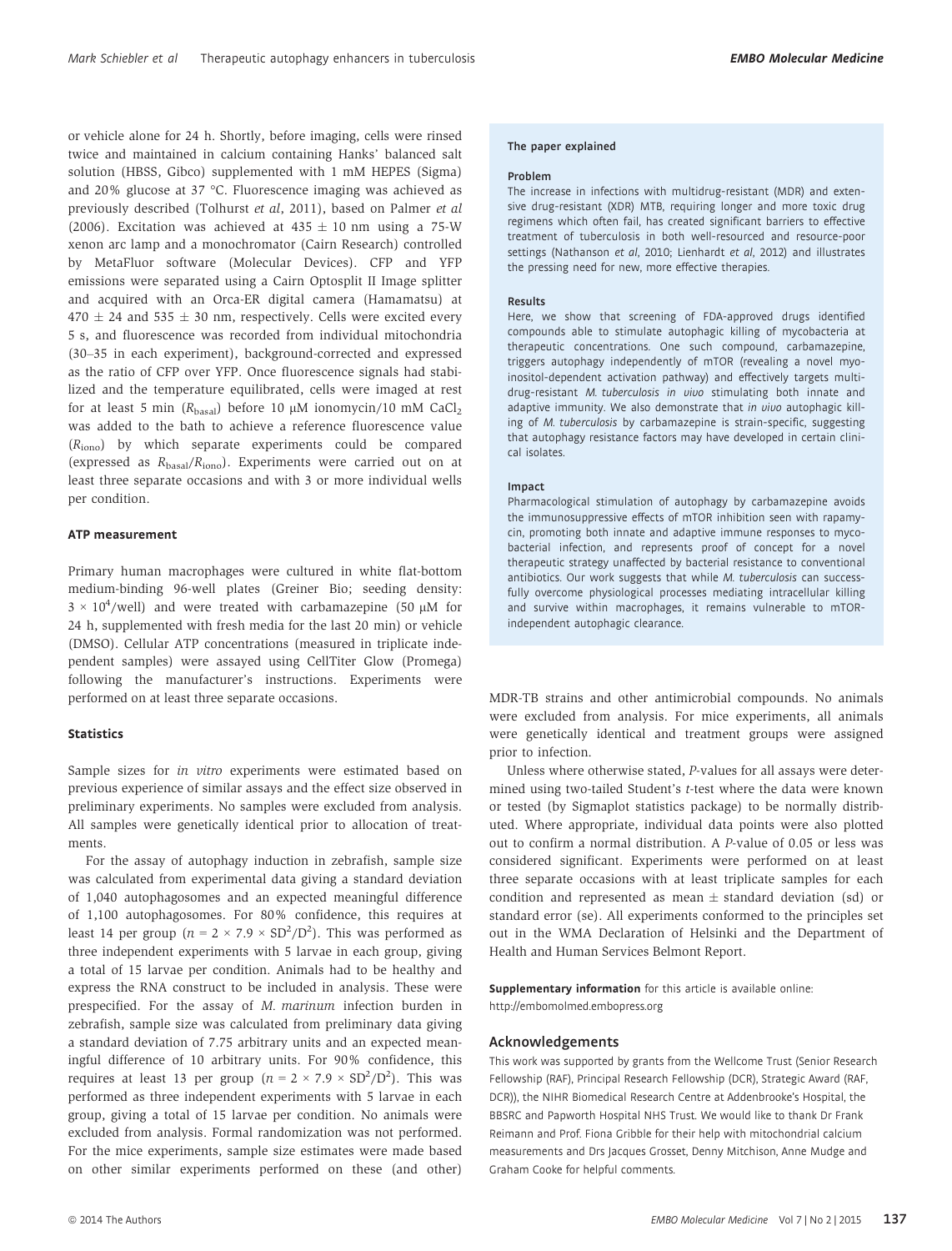#### Author contributions

MS, KB, KH, SMN and MR performed the in vitro and ex vivo human experiments. LH, CK and SC performed some key signalling experiments. AOH, MHT, RB and DJO performed and supervised the *in vivo* mouse experiments. BK developed the luminescent BCG reporter strain and advised on its use. KMH, JB and SAR performed and supervised the zebrafish experiments on lines generated with an LC3 reporter strain developed by AF. RRK advised and supported the work on Dictyostelium; KEA and PTA performed the measurements on phosphatydylinositols. Project was designed and supervised by RAF, DCR and DJO. Manuscript was written by RAF and then reviewed by all authors.

#### Conflict of interest

The authors declare that they have no conflict of interest.

### References

- Alers S, Löffler AS, Wesselborg S, Stork B (2011) Role of AMPK-mTOR-Ulk1/2 in the regulation of autophagy: cross talk, shortcuts, and feedbacks. Mol Cell  $Biol 32· 2 - 11$
- Benard EL, van der Sar AM, Ellett F, Lieschke GJ, Spaink HP, Meijer AH (2012) Infection of zebrafish embryos with intracellular bacterial pathogens. J Vis Exp 61: e3781
- Berridge MJ, Downes CP, Hanley MR (1989) Neural and developmental actions of lithium: a unifying hypothesis. Cell 59: 411 – 419
- Cárdenas C, Miller RA, Smith I, Bui T, Molgó J, Müller M, Vais H, Cheung KH, Yang J, Parker I et al (2010) Essential regulation of cell bioenergetics by constitutive InsP3 receptor Ca2+ transfer to mitochondria. Cell 142:  $270 - 283$
- Carrithers LM, Hulseberg P, Sandor M, Carrithers MD (2011) The human macrophage sodium channel NaV1.5 regulates mycobacteria processing through organelle polarization and localized calcium oscillations. FEMS Immunol Med Microbiol 63: 319 – 327
- Cho J, King JS, Qian X, Harwood AJ, Shears SB (2008) Dephosphoylation of 2,3-bisphophoglycerate by MIPP expands the regulatory capacity of the Rapoport-Luebering glycolytic shunt. Proc Natl Acad Sci USA 105: 5998 – 6003
- Clark J, Anderson KE, Juvin V, Smith TS, Karpe F, Wakelam MJ, Stephens LR, Hawkins PT (2011) Quantification of PtdInsP<sub>3</sub> molecular species in cells and tissues by mass spectrometry. Nat Methods 8: 267 – 272
- Deretic V, Levine B (2009) Autophagy, immunity, and microbial adaptations. Cell Host Microbe 5: 527 – 549
- Egan DF, Shackelford DB, Mihaylova MM, Gelino S, Kohnz RA, Mair W, Vasquez DS, Joshi A, Gwinn DM, Taylor R et al (2011) Phosphorylation of ULK1 (hATG1) by AMP-activated protein kinase connects energy sensing to mitophagy. Science 331: 456 – 461
- Floto RA, Clatworthy MR, Heilbronn KR, Rosner DR, MacAry PA, Rankin A, Lehner PJ, Ouwehand WH, Allen JM, Watkins NA et al (2005) Loss of function of a lupus-associated FcgammaRIIb polymorphism through exclusion from lipid rafts. Nat Med 11: 1056 – 1058
- Floto RA, MacAry PA, Boname JM, Mien TS, Kampmann B, Hair JR, Huey OS, Houben EN, Pieters J, Day C et al (2006) Dendritic cell stimulation by mycobacterial Hsp70 is mediated through CCR5. Science 314:  $454 - 458$
- Gutierrez MG, Master SS, Singh SB, Taylor GA, Colombo MI, Deretic V (2004) Autophagy is a defense mechanism inhibiting BCG and Mycobacterium tuberculosis survival in infected macrophages. Cell 119: 753 – 766

Hagedorn M, Rohde KH, Russell DG, Soldati T (2009) Infection by tubercular mycobacteria is spread by nonlytic ejection from their amoeba hosts. Science 323: 1729 – 1733

Harwood AJ (2005) Lithium and bipolar mood disorder: the inositol-depletion hypothesis revisited. Mol Psychiatry 10: 117 – 126

Hernandez D, Torres CA, Setlik W, Cebrián C, Mosharov EV, Tang G, Cheng HC, Kholodilov N, Yarygina O, Burke RE et al (2012) Regulation of presynaptic neurotransmission by macroautophagy. Neuron 74: 277 – 284

- Jagannath C, Lindsey DR, Dhandayuthapani S, Xu Y, Hunter RL Jr, Eissa NT (2009) Autophagy enhances the efficacy of BCG vaccine by increasing peptide presentation in mouse dendritic cells. Nat Med 15: 267 – 276
- Kabeya Y, Mizushima N, Ueno T, Yamamoto A, Kirisako T, Noda T, Kominami E, Ohsumi Y, Yoshimori T (2000) LC3, a mammalian homologue of yeast Apg8p, is localized in autophagosome membranes after processing. EMBO J 19: 5720 – 5728
- Kampmann B, Gaora PO, Snewin VA, Gares MP, Young DB, Levin M (2000) Evaluation of human antimycobacterial immunity using recombinant reporter mycobacteria. J Infect Dis 182: 895 – 901
- Klionsky DJ, Elazar Z, Seglen PO, Rubinsztein DC (2008) Does bafilomycin A1 block the fusion of autophagosomes with lysosomes? Autophagy 4: 849 – 950
- Kortholt A, King JS, Keizer-Gunnink I, Harwood AJ, Van Haastert PJ (2007) Phospholipase C regulation of phosphatidylinositol
- 3,4,5-trisphosphate-mediated chomotaxis. Mol Biol Cell 18: 4772 4779 Lesley R, Ramakrishnan L (2008) Insights into early mycobacterial
- pathogenesis from the zebrafish. Curr Opin Microbiol 11: 277 283 Lienhardt C, Glaziou P, Uplekar M, Lönnroth K, Getahun H, Raviglione M
- (2012) Global tuberculosis control: lessons learnt and future prospects. Nat Rev Microbiol 10: 407 – 416
- Lipkind GM, Fozzard HA (2010) Molecular model of anticonvulsant drug binding to the voltage-gated sodium channel inner pore. Mol Pharmacol 78: 631 – 638
- Luo HR, Huang YE, Chen JC, Saiardi A, Iijima M, Ye K, Huang Y, Nagata E, Devreotes P, Snyder SH (2003) Inositol pyrophosphates mediate chemotaxis in Dictyostelium via pleckstrin homology domain-PtdIns(3,4,5) P3 interactions. Cell 114: 559 – 572
- McMahon G, Weir MR, Li XC, Mandelbrot DA (2011) The evolving role of mTOR inhibition in transplantation tolerance. J Am Soc Nephrol 22:  $408 - 415$
- Mizushima N, Levine B, Cuervo AM, Klionsky DJ (2008) Autophagy fights disease through cellular self-digestion. Nature 451: 1069 – 1075
- Nathanson E, Nunn P, Uplekar M, Floyd K, Jaramillo E, Lönnroth K, Weil D, Raviglione M (2010) MDR tuberculosis-critical steps for prevention and control. N Engl | Med 363: 1050 - 1058
- Ordway D, Harton M, Henao-Tamayo M, Montoya R, Orme IM, Gonzalez-Juarrero M (2006) Enhanced macrophage activity in granulomatous lesions of immune mice challenged with Mycobacterium tuberculosis. J Immunol 176: 4931 – 4939
- Ordway D, Henao-Tamayo M, Smith E, Shanley C, Harton M, Troudt J, Bai X, Basaraba RJ, Orme IM, Chan ED (2008) Animal model of Mycobacterium abscessus lung infection. J Leukoc Biol 83: 1502-1511
- Palanisamy GS, DuTeau N, Eisenach KD, Cave DM, Theus SA, Kreiswirth BN, Basaraba RJ, Orme IM (2009). Clinical strains of Mycobacterium tuberculosis display a wide range of virulence in guinea pigs. Tuberculosis 89: 203 – 209.
- Palmer AE, Giacomello M, Kortemme T, Hires SA, Lev-Ram V, Baker D, Tsien RY (2006) Ca2+ indicators based on computationally redesigned calmodulin-peptide pairs. Chem Biol 13: 521 – 530